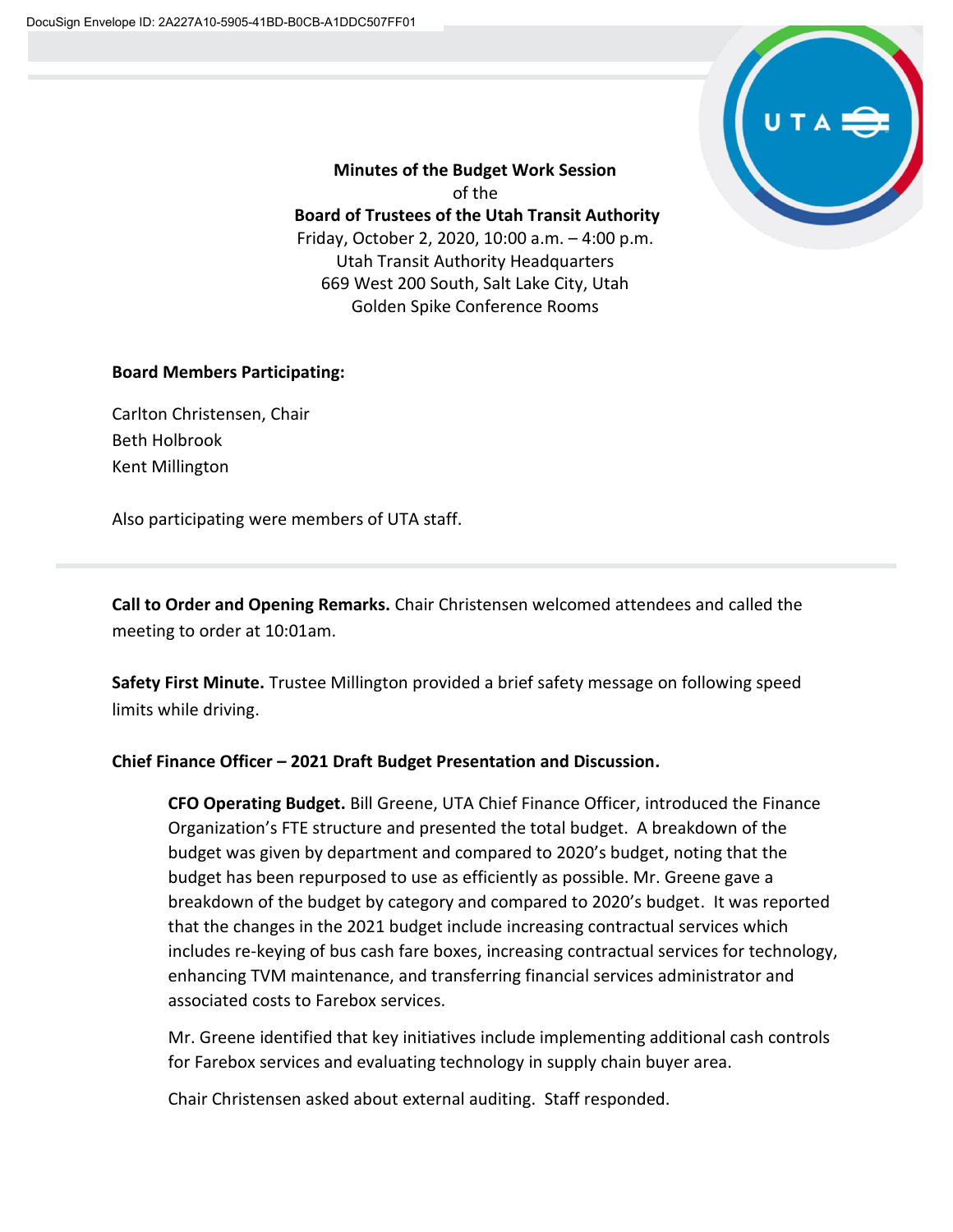**Farebox Services.** Emily Diaz, UTA Financial Services Administrator and Farebox Manager, introduced the Farebox unit's FTE structure. A breakdown of the budget was given by category and compared to 2020's budget, noting an increase due to the rekeying of the cash boxes. It was reported that the changes in the 2021 budget include planning for increase in expenses for re-keying of fare boxes and modernizing fare box solutions for paratransit and FLEX buses.

Ms. Diaz identified that key initiatives include continuing to implement and address outstanding findings of the RSM Farebox Service Audit and fully integrating fare box assets in JDE.

The board asked questions about the timeline of re**-**keying and security. Ms. Diaz responded. Discussion ensued with board and staff.

**Supply Chain.** Todd Mills, UTA Senior Manager of Supply Chain, introduced the Supply Chain unit's FTE structure. Mr. Mills gave a breakdown of the budget by category and compared to 2020's budget. It was reported that the changes in the 2021 budget include increasing contractual services to improve technology and streamlining the requisition to purchase order process at UTA and increasing freight charges for centralizing the UPS/FedEx in response to A/P internal audit findings.

Mr. Mills identified that key initiatives include exploring technologies and third-party services to improve the biding process by vendors and centralizing freight charges to the warehouse to provide better management and oversight of charges.

The board had questions on COVID**-**19 supplies, the requisition system, purchasing, and inventory. Mr. Mills responded. Discussion with staff ensued.

**Risk Management / Insurance.** David Pitcher, UTA Manager of Claims and Insurance, introduced the Claims and Insurance unit's FTE structure. Mr. Pitcher gave a breakdown of the budget by category and compared to 2020's budget. It was reported that the changes in the 2021 budget include increasing premiums and an overall net budget change. Key initiatives include developing an insurance portfolio handbook and developing a catastrophic loss protocol.

The board asked questions about moderating, traffic claims, paperless claims, working with the AG's Office, and property losses. Mr. Pitcher responded. Discussion ensued.

**Fares.** Monica Morton, UTA Director of Fares, introduced the Fares unit's FTE structure. A breakdown of the budget was given by department and category and compared to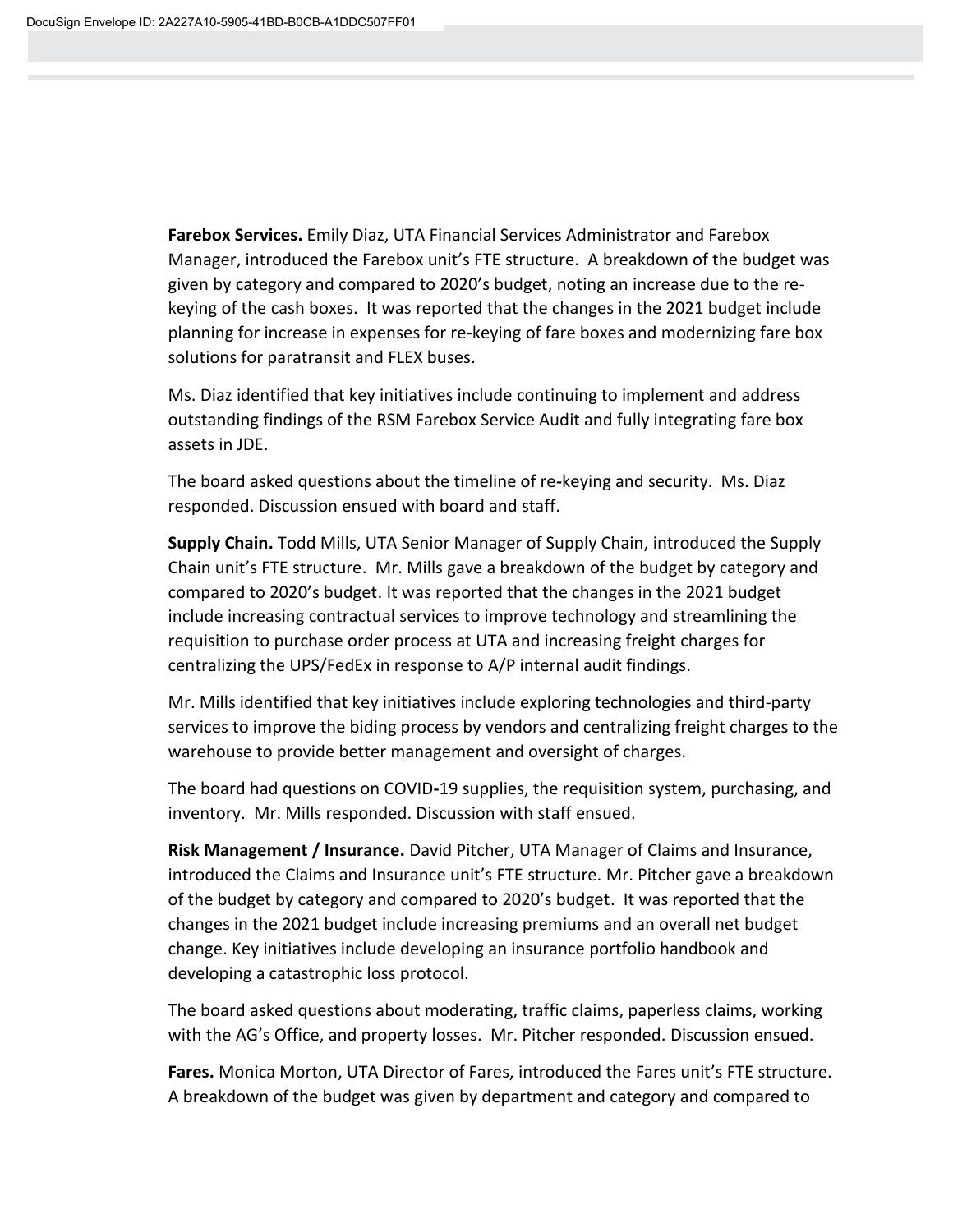2020's budget, noting a decrease in TVM maintenance. It was reported that the changes in the 2021 budget include enhancing TVM maintenance with a contracted vendor.

Ms. Morton identified that key initiatives include evaluating base fare rates and reviewing pricing parameters for pass programs.

The board had questions on business responses to telecommuting and ridership and TVM Maintenance. Ms. Morton responded. Discussion ensued.

**Accounting.** Troy Bingham, UTA Comptroller, introduced Accounting's FTE structure. A breakdown of the budget was given by category and compared to 2020's budget. It was reported that the changes in the 2021 budget include shifting cost for paper/envelopes and postage to banking fees and higher charges for a new audit contract.

Mr. Bingham identified that key initiatives include enhancing current JDE functionality and resolving remaining outstanding internal audit findings and federal monitoring comments.

The board asked questions about JDE. Mr. Bingham responded. Discussion ensued.

**Budget and Financial Analysis.** Brad Armstrong, UTA Senior Manager for Budget and Financial Analysis, introduced the Budget and Financial Analysis unit's FTE structure. A breakdown of the budget was given by category and compared to 2020's budget. It was reported that there are no substantive changes in the budget.

Mr. Armstrong identified that key initiatives include updating the transit financial plan forecast and updating the financial equity model.

The board asked questions about the flexibility of the Budget and Financial Analysis' system and the financial plan forecasting. Mr. Armstrong responded.

Chair Christensen called for a break at 11:08am.

Chair Christensen reconvened the meeting at 11:23am.

**Board of Trustees Office – 2021 Draft Budget Presentation and Discussion.** Chair Christensen introduced the FTE structure of the Board staff.

**Board Governance.** Annette Royle, UTA Director of Board Governance, introduced the Board Office FTE structure and presented the total budget. A breakdown of the budget was given by department and category and compared to 2020's budget, noting a shift of monies to IT, but otherwise being relatively flat. It was reported that the changes in the 2021 budget include moving Salesforce to the IT budget.

Ms. Royle identified that key initiatives include a strategic plan; board management software; transparent, accountable, and accessible governance; stakeholder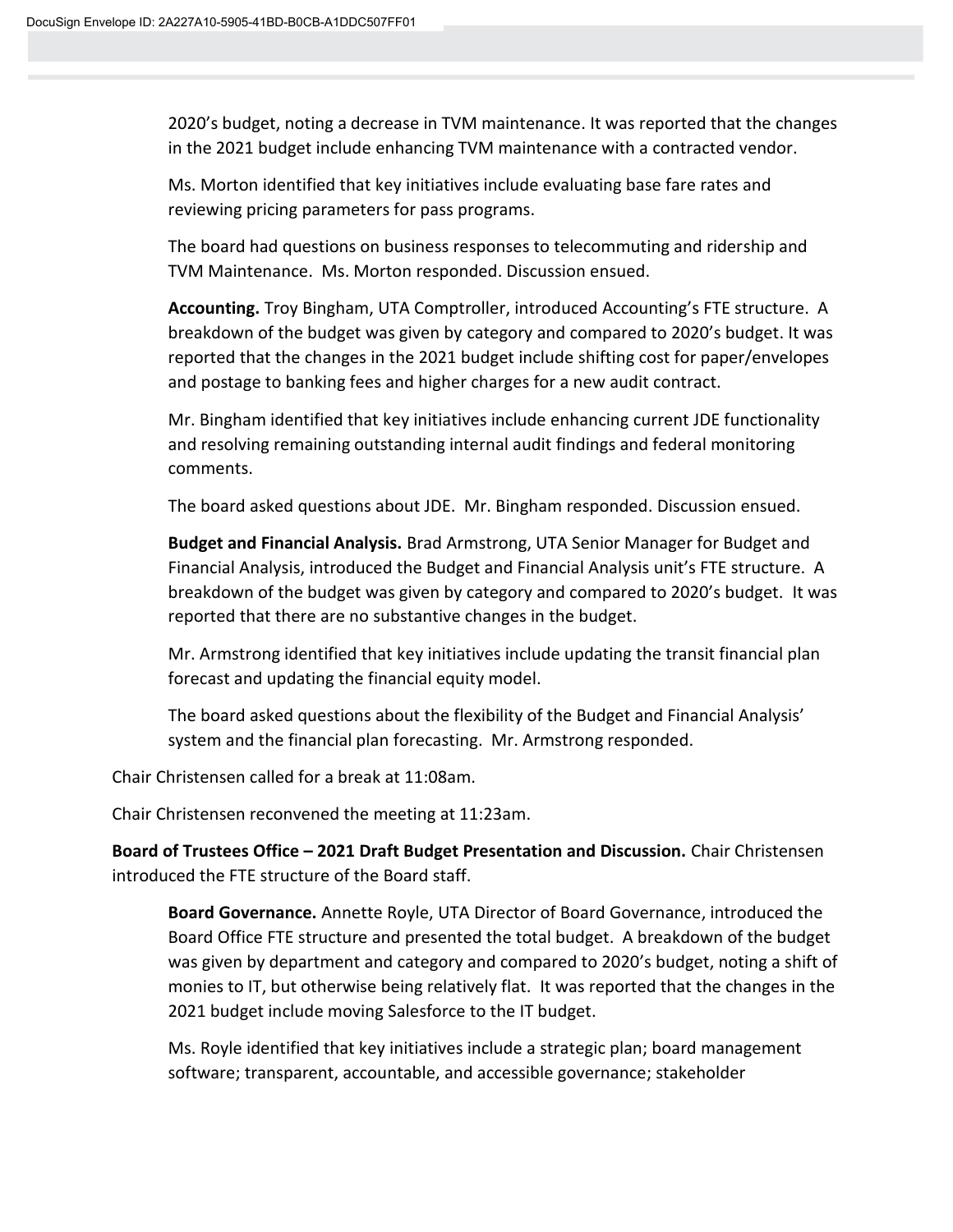relationships and collaboration; and agency leadership that engages employees and builds customer confidence.

Chair Christensen commented on the function of the staff.

**Internal Audit.** Ron Ellis, UTA Director of Internal Audit, introduced the Internal Audit unit's FTE structure. A breakdown of the budget was given by category and compared to 2020's budget, noting the services budget which is held in contingency for possible external audits. It was reported that the changes in the 2021 budget include the technology contract services moving to IT's budget, IDEA software analytics acquisition moved to IT, and contingency for unexpected investigation.

Mr. Ellis identified that key initiatives include updating risk analysis with key management personnel, ongoing ethics program, focusing on technology assisted riskbased auditing with acquisition of IDEA, and co-sourcing to supplement in-house talent.

The board asked questions regarding the audit plan schedule and appropriate staffing levels, software, and ability to conduct internal audits. Mr. Ellis responded. Discussion with the board ensued.

**Government Relations.** Shule Bishop, Director of Government Relations, introduced the Government Relations unit's FTE structure. A breakdown of the budget was given by category and compared to 2020's budget, noting the changes in contracts. It was reported that the changes in the 2021 budget include an increase in services contracts and a decrease in computer supplies.

Mr. Bishop identified that key initiatives include support from the Utah State Legislature for FrontRunner double track and capital investment grant for the Ogden BRT project.

The board asked about contracts, work with legislators, the upcoming legislative session, and upcoming outreach. Mr. Bishop responded. Discussion with the board ensued.

Chair Christensen called a recess at 11:54am.

Chair Christensen reconvened the meeting at 12:49pm.

## **Chief Service Development Officer – 2021 Draft Budget Presentation and Discussion.**

**CSDO Operating Budget.** Mary DeLoretto, UTA Chief Service Development Officer, introduced the Office of Service Development's FTE structure and presented the total budget, noting that planning is the largest portion of the budget. A breakdown of the budget was given by department and compared to 2020's budget. A breakdown was also given of the budget by category and compared to 2020's budget, noting wages and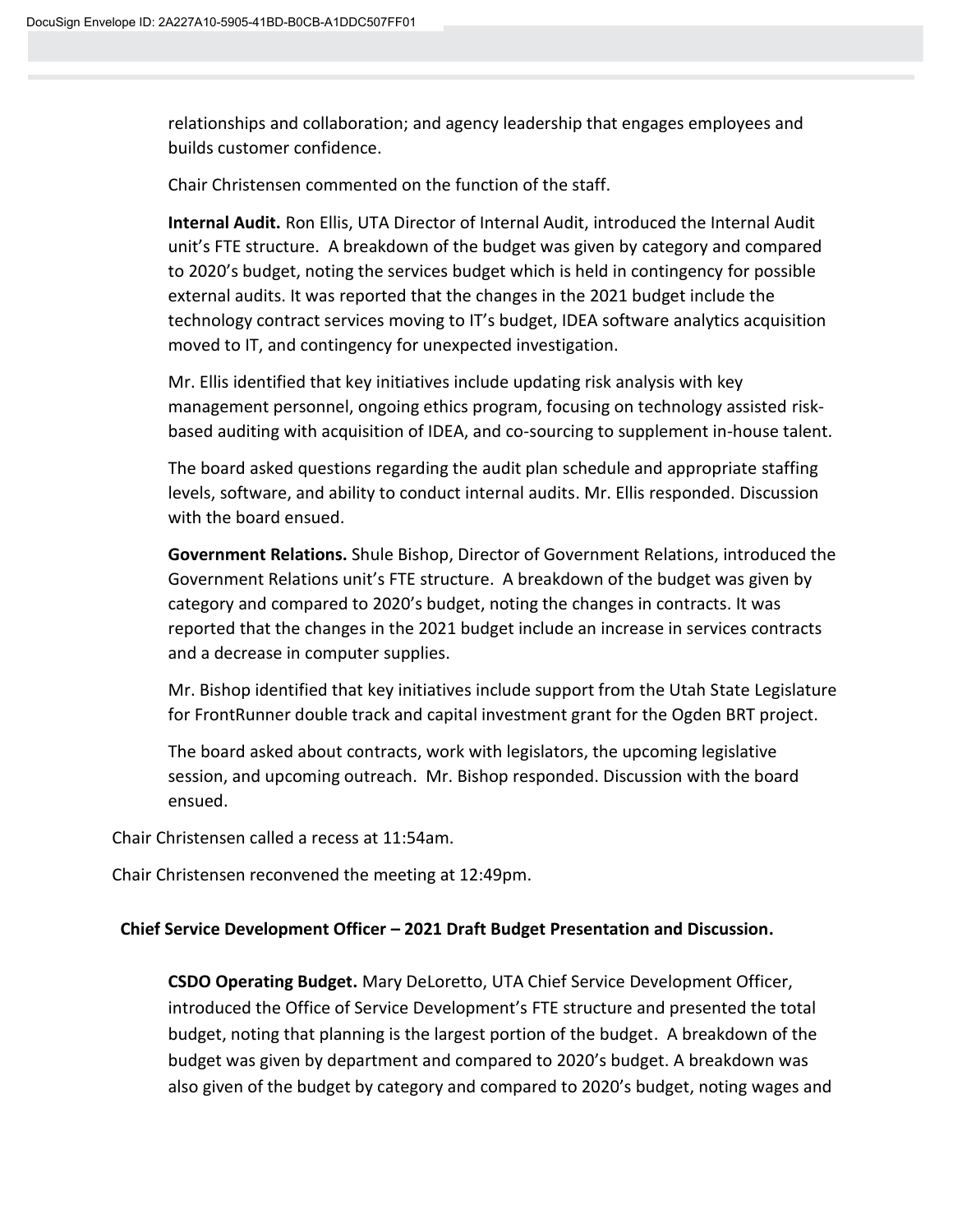fringe create the largest portion by category. It was reported that the changes in the 2021 budget include a slight decrease from 2020, an increase in the fringe benefit costs, and an increase for professional and technical services.

Ms. DeLoretto identified that key initiatives include maintaining and enhancing partnerships with local and state entities, preparing a regional transit market analysis for the Point of the Mountain/Central Corridor project, evaluating future bus fleet options, revisiting the capital program development process, supporting Salt Lake County's project to place air quality monitors on the batteries of electric buses, developing new financial modeling tools, and developing a ten year forecast of capital needs to improve safety and regulatory compliance.

The board asked about hydrogen usage in future fleets and air quality monitors. Staff responded and discussion ensued.

**Capital Development.** Manjeet Ranu, UTA Capitol Development Director, introduced the Capital Development unit's FTE structure. A breakdown of the budget was given by category and compared to 2020's budget, noting the additional offsets in capital costs. It was reported that the changes in the 2021 budget include adding one FTE, funding for updates to technical design standards, the Warm Springs seismic study, and additional allocation of staff project time.

Mr. Ranu identified key initiatives include initiating a multi-step program to identify a strategy to grow the capacity of FrontRunner, receiving an interim authorization and small starts grant agreement for the Oden-Weber BRT, Commencing federal environmental review for the Point of the Mountain and Central Corridor transit corridors, completing a feasibility study for rail extensions, and articulating a comprehensive strategy for prioritizing pursuit of federal funding opportunities.

Chair Christensen asked questions about capital costs. Staff responded. Discussion with staff and board ensued.

**Real Estate.** Paul Drake, UTA Director of Real Estate and Transit Oriented Development (TOD), introduced the Real Estate unit's FTE structure. A breakdown of the budget was given by category and compared to 2020's budget, noting the decrease due to changes in leases. It was reported that the changes in the 2021 budget include a decrease for the airport welcome center lease, maintenance for South Jordan garages moving to the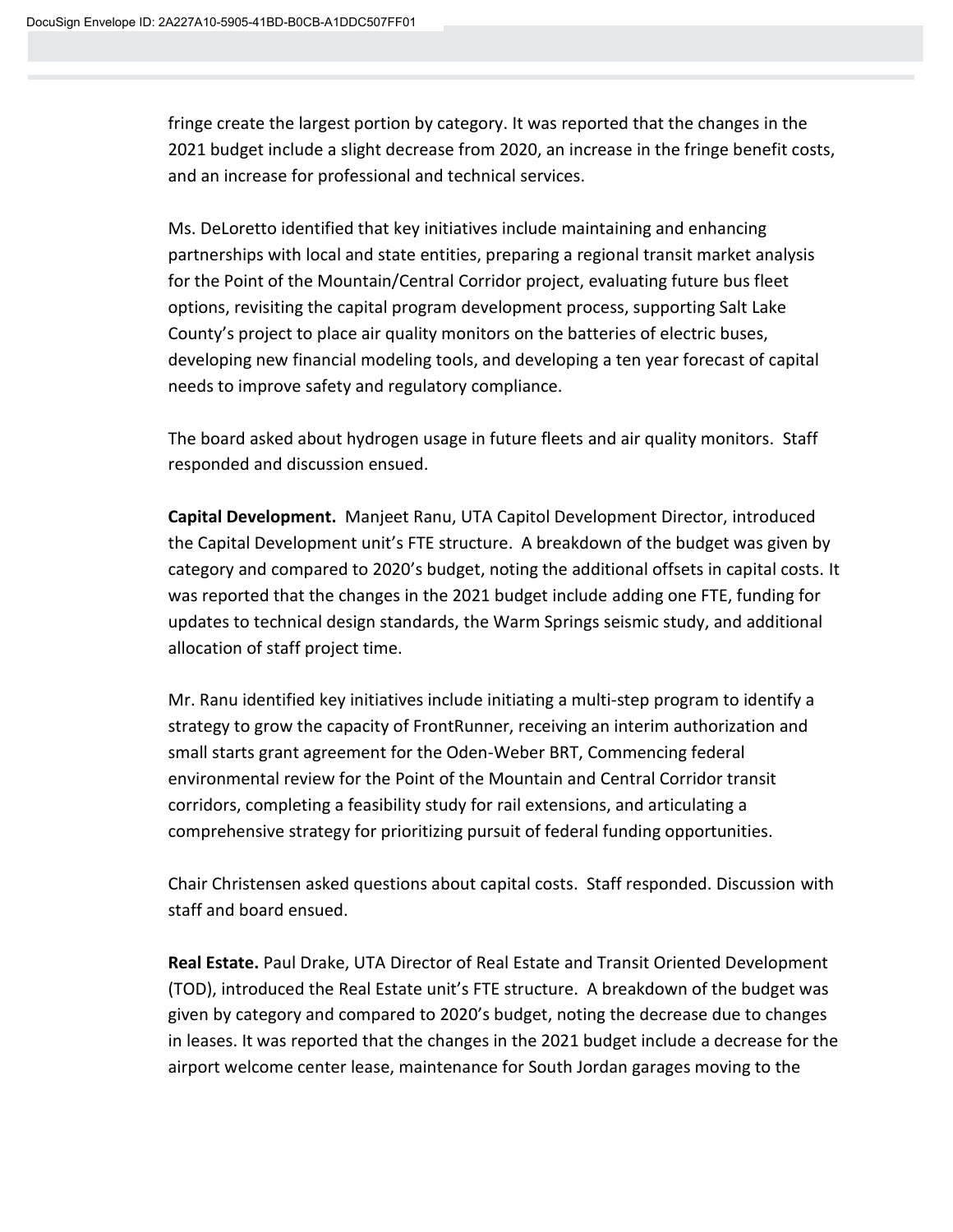Facilities budget, an increase in maintenance obligations for Garfield Spur, and an increase in additional professional services.

Mr. Drake identified that key initiatives include collaborating with cities to complete station area plans, furthering implementation of TOD sites, continuing design for new administrative office, acquiring corridor for upcoming capital projects, developing policy to improve access to transit network, establishing a ten year strategy for TOD projects and revenue, and refining a tool to determine readiness of TOD sites.

The board asked about TOD resources, a TOD fund, working with facilities, surplus properties, and processes for department record keeping. Staff responded. Discussion ensued.

**Service Planning.** Laura Hanson, UTA Director of Office Planning, introduced the Service Planning unit's FTE structure. A breakdown of the budget was given by category and compared to 2020's budget, noting that services decreased due to using inhouse resources. A decrease is also seen on supplies due to software costing less than was anticipated. It was reported that the changes in the 2021 budget include decreases due to the result of fewer and less expensive consulting contracts.

Ms. Hanson identified that key initiatives include beginning implementation for the UTA five year service plan, developing a long range plan to increase agency alignment in decision making, leveraging resources through the joint projects committee, completing the South Utah County transit analysis. Ms. Hanson continued with key initiatives discussing completing the future of Light Rail study, updating the market segmentation analysis, and supporting UDOT, WFRC, and MAG in conducting the Decennial Household Travel Survey.

The board asked questions on the South Utah County transit analysis, the Decennial Household Travel Survey, long range decision making, and TODs and applications within communities. Staff responded. Discussion ensued.

The board went over general questions and thoughts they had from the budget presentations including:

- Adequate Personnel Resources
- State of Good Repair
- COVID Precautions
- Detailed summary year-over-year budget